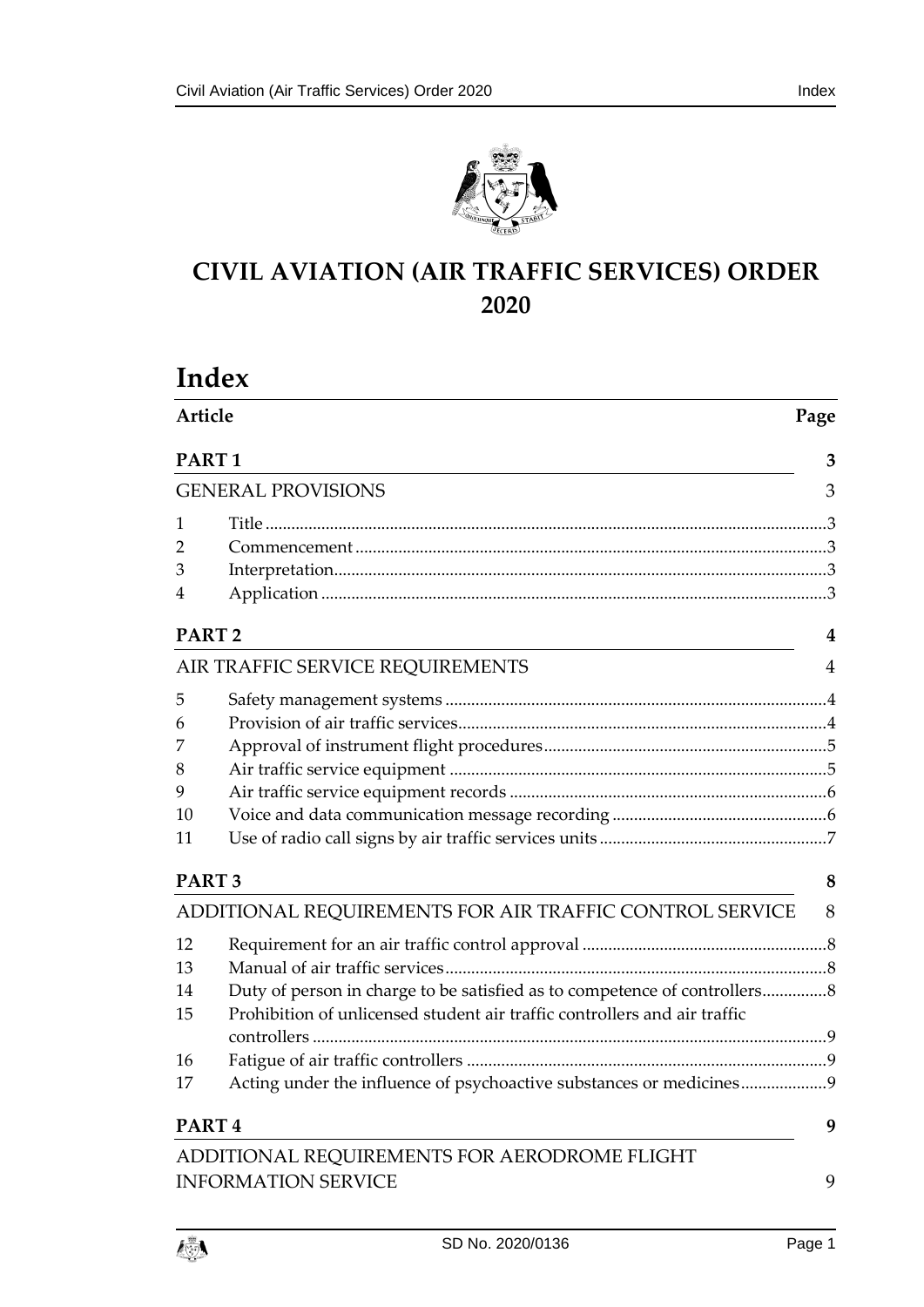| 18                              | Requirement for an aerodrome flight information service approval  9 |    |
|---------------------------------|---------------------------------------------------------------------|----|
| 19                              |                                                                     |    |
| 20                              | Prohibition of unlicensed flight information service officers  10   |    |
| PART <sub>5</sub>               |                                                                     |    |
| <b>EXEMPTIONS AND PENALTIES</b> |                                                                     | 10 |
| 21                              |                                                                     |    |
| 22                              |                                                                     |    |
| <b>SCHEDULE 1</b>               |                                                                     | 13 |
|                                 | FRAMEWORK FOR A SAFETY MANAGEMENT SYSTEM                            | 13 |
| <b>SCHEDULE 2</b>               |                                                                     |    |
|                                 | AIR TRAFFIC SERVICE: EQUIPMENT RECORDS TO BE KEPT                   | 17 |
|                                 | <b>SCHEDULE 3</b>                                                   | 18 |
|                                 | AIR TRAFFIC SERVICE: VOICE AND DATA COMMUNICATION RECORDS           |    |
|                                 | AND MATTERS TO WHICH THE DEPARTMENT MAY HAVE REGARD                 | 18 |
|                                 | <b>SCHEDULE 4</b>                                                   | 19 |
|                                 | AIR TRAFFIC CONTROLLER LICENCES                                     | 19 |

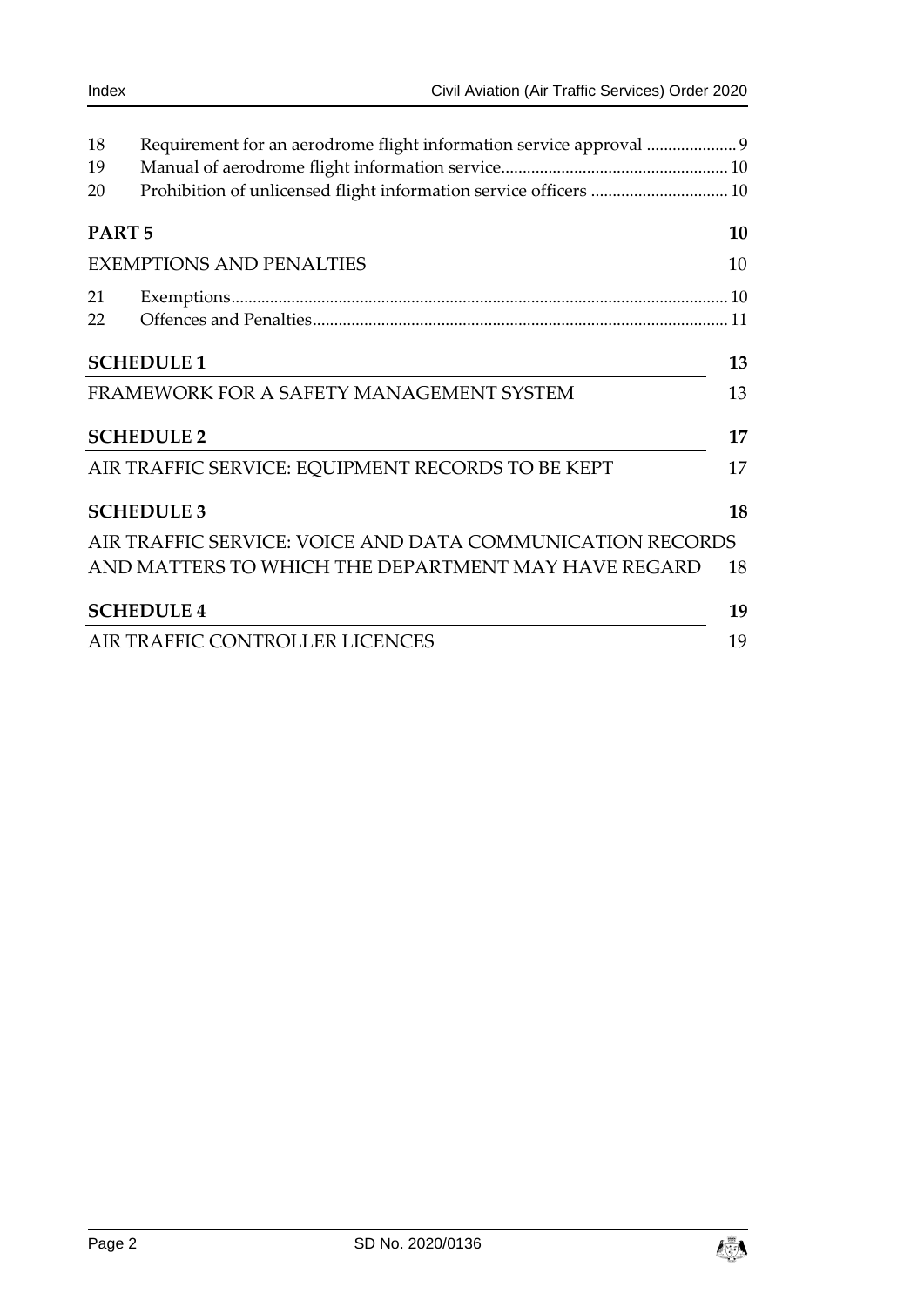Statutory Document No. 2020/0136



*Airports and Civil Aviation Act 1987*

# **CIVIL AVIATION (AIR TRAFFIC SERVICES) ORDER 2020**

*Approved by Tynwald: 22 July 2020 Coming into operation in accordance with article 2*

<span id="page-2-0"></span>The Department for Enterprise makes the following Order under section 11B and 11I of the Airports and Civil Aviation Act 1987.

# **PART 1**

# GENERAL PROVISIONS

# <span id="page-2-2"></span><span id="page-2-1"></span>**1 Title**

This Order is the Civil Aviation (Air Traffic Services) Order 2020.

# <span id="page-2-3"></span>**2 Commencement**

If approved by Tynwald<sup>1</sup>, this Order comes into operation immediately upon the revocation of Part 18 (air traffic services), Part 19 (licensing of air traffic controllers) and Part 20 (air traffic services equipment) of the Air Navigation (Isle of Man) Order 2015<sup>2</sup> .

# <span id="page-2-4"></span>**3 Interpretation**

A word or expression used in this Order, unless otherwise defined in this Order, has the same meaning as in the Civil Aviation (Miscellaneous Provisions) Order 2020<sup>3</sup> .

# <span id="page-2-5"></span>**4 Application**

(1) Subject to paragraph (2), this Order applies to the provision of air traffic services to aircraft within the Isle of Man.

1

<sup>1</sup> Tynwald approval is required by section 11(6) of the Airports and Civil Aviation Act 1987

<sup>2</sup> UK SI 2015 No 870 (Order in Council) as amended by UK SI 2016 No 155

<sup>3</sup> SD No. 2020/0134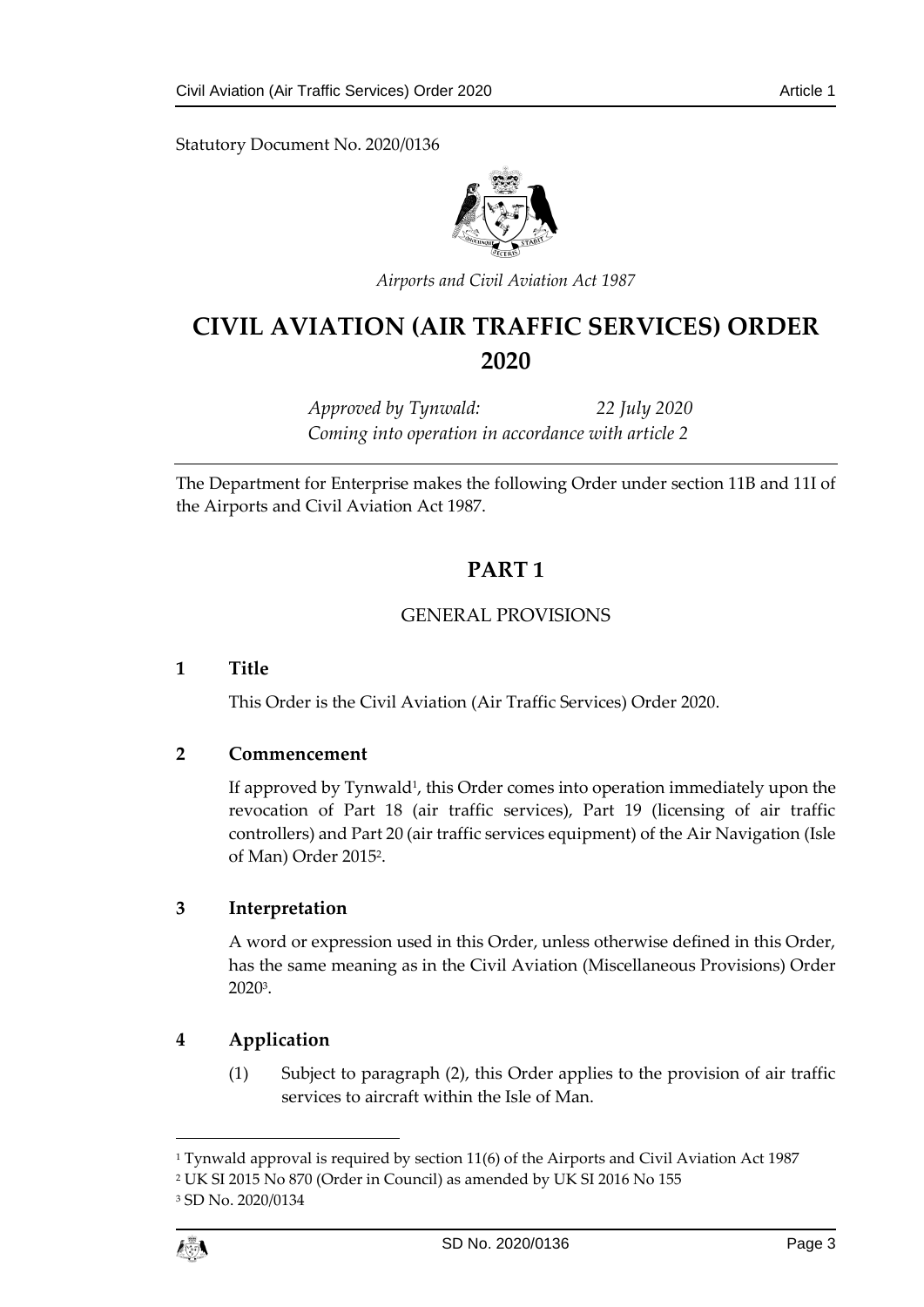- (2) Paragraph (1) does not apply to
	- (a) a UK CAA certificated provider of air traffic services and their employees whilst acting in the course of providing –
		- (i) an area control service; or
		- (ii) an approach control service for an aerodrome located in the United Kingdom;
	- (b) Her Majesty's naval, military or air forces or a visiting force.

# **PART 2**

# AIR TRAFFIC SERVICE REQUIREMENTS

# <span id="page-3-2"></span><span id="page-3-1"></span><span id="page-3-0"></span>**5 Safety management systems**

- (1) A person in charge of an air traffic services unit must establish a safety management system in accordance with the framework for a safety management system contained in Schedule 1.
- (2) A person in charge of an air traffic services unit must produce any record required under the safety management system to the Department within 14 days after being requested to do so or such longer period that has been agreed by the Department.

# <span id="page-3-3"></span>**6 Provision of air traffic services**

- (1) Subject to paragraph (2), in the case of an aerodrome for which there is an instrument approach procedure, a person in charge of the aerodrome must during any period and at such times as are notified, cause an approach control service to be provided.
- (2) An approach control service is not required to be provided in a case where –
	- (a) the person in charge of the aerodrome presents to the Department a safety case in respect of the instrument approach procedure;
	- (b) the Department is satisfied that the safety case demonstrates that relevant safety risks have been adequately assessed and processes are in place that minimise the risk of accident as far as reasonably practicable; and
	- (c) the Department permits the person in charge of the aerodrome to operate the instrument approach procedure.
- (3) A permission granted under paragraph  $(2)(c)$  may include such conditions as the Department may specify in order to minimise the risk of an accident and may be varied.

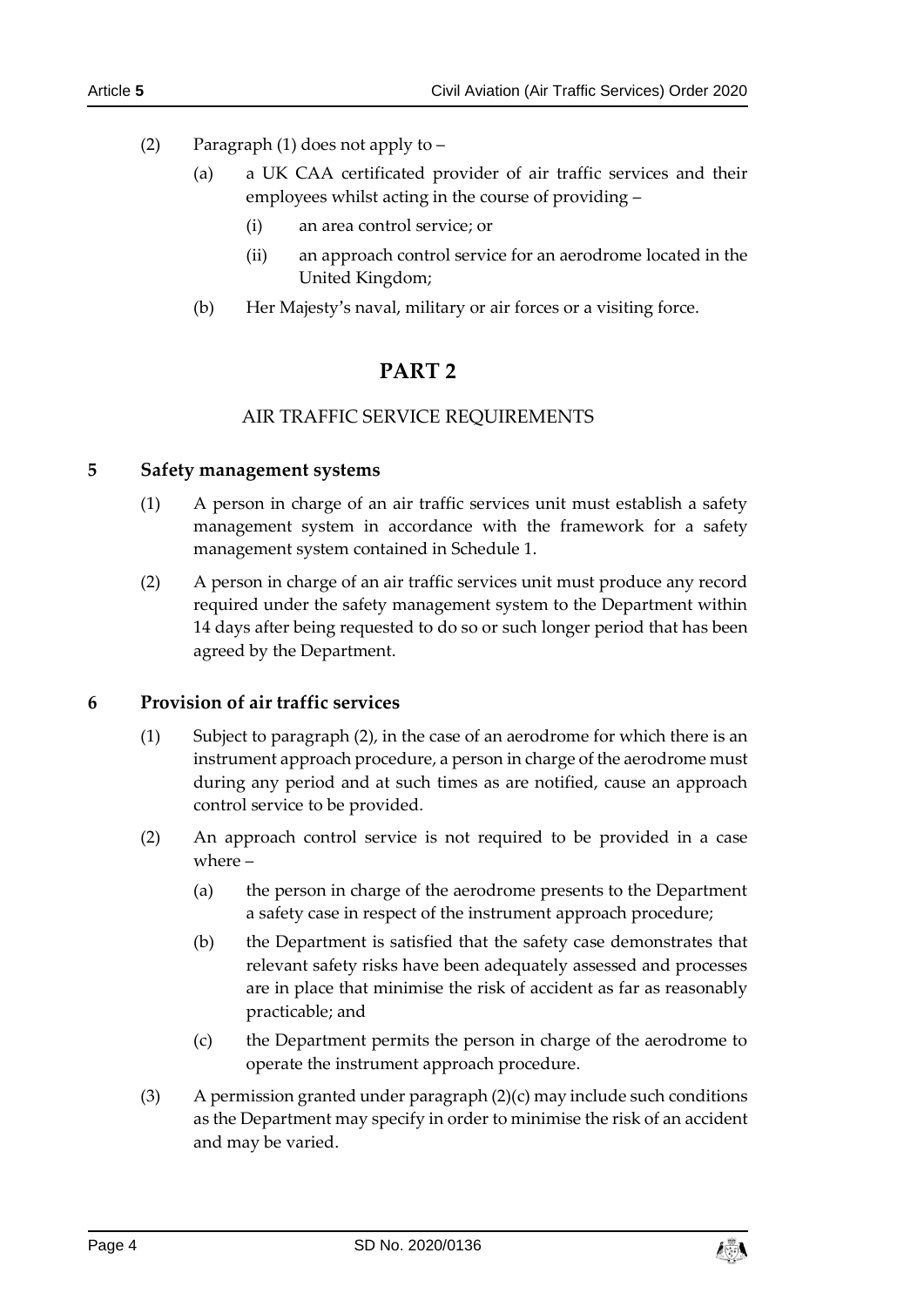(4) A permission has immediate effect and remains valid for the period specified in the permission unless revoked or suspended by the Department.

# <span id="page-4-0"></span>**7 Approval of instrument flight procedures**

- (1) A person must not notify an instrument flight procedure unless that procedure has been approved by the Department.
- (2) The Department must not approve an instrument flight procedure unless it is satisfied that the procedure is safe for use by aircraft.
- (3) An applicant for approval of an instrument flight procedure must supply such evidence and reports as the Department may require for the purpose of the application.
- (4) An approval may include such conditions as the Department may specify to ensure the safe use of the instrument flight procedure by aircraft and may be varied by the Department.
- (5) An approval has immediate effect and remains valid for the period specified in the approval unless revoked or suspended by the Department.

# <span id="page-4-1"></span>**8 Air traffic service equipment**

- (1) A person must not establish or use, or cause or permit to be established or used, air traffic service equipment otherwise than in accordance with an approval granted by the Department to the person in charge of the equipment.
- (2) An approval under paragraph (1) may only be granted if the Department is satisfied –
	- (a) as to the intended purpose of the equipment;
	- (b) that the equipment is fit for its intended purpose; and
	- (c) that the person is competent to operate the equipment.
- (3) An approval granted under paragraph (1) may include a condition requiring a person in charge of an aeronautical radio station at any other aerodrome or place to cause the information specified in paragraph (4) to be notified.
- (4) The person in charge of an aeronautical radio station at an aerodrome for which a public use licence has been granted must cause to be notified in relation to the aeronautical radio station the type and availability of operation of a service that is available for use by aircraft.
- (5) An approval granted under paragraph (1) may include such other conditions as the Department may specify including -
	- (a) a condition requiring the person in charge of the equipment to use a person approved by the Department under paragraph (6) for the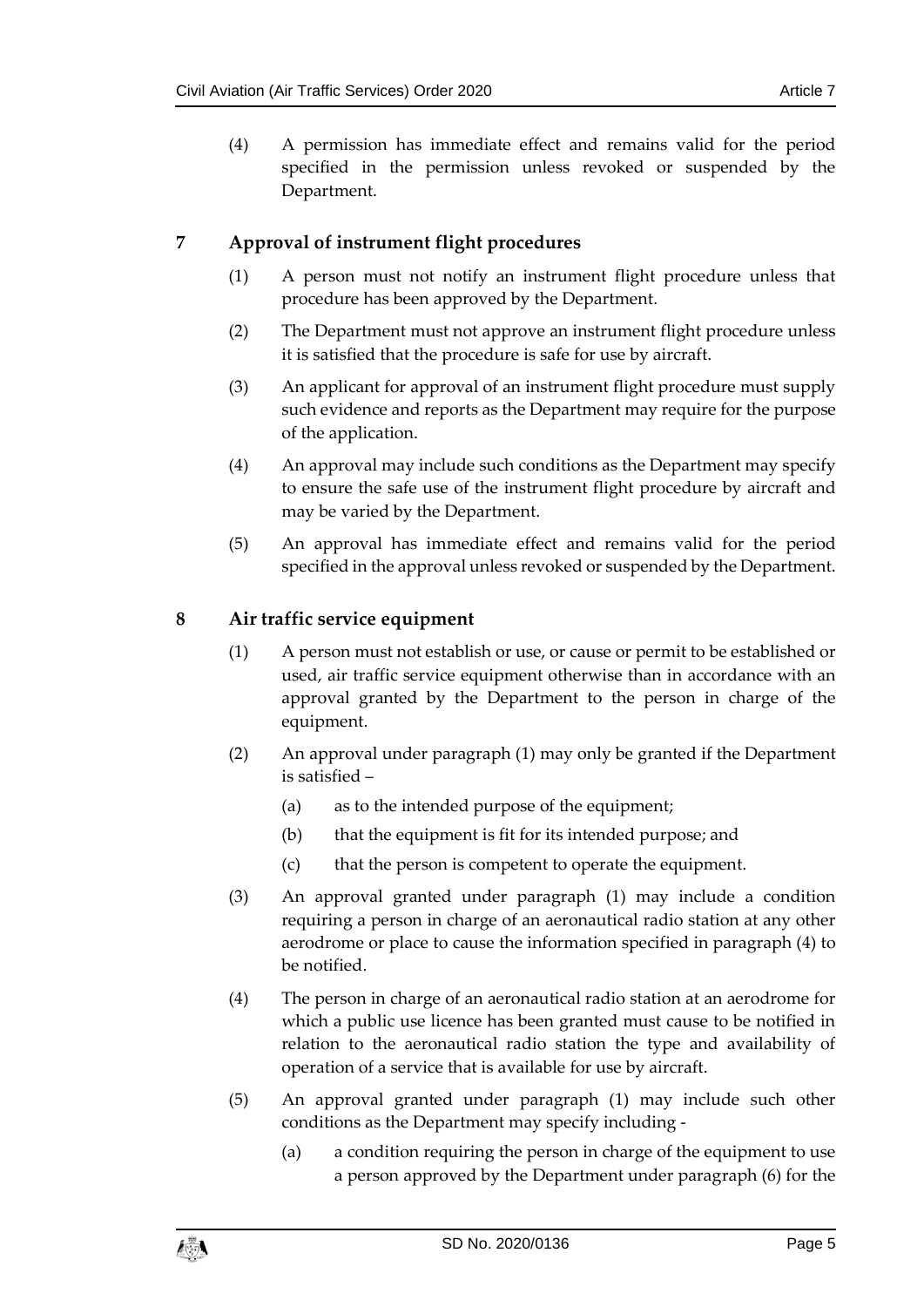provision of a particular service in connection with the equipment; and

- (b) a condition requiring that the equipment be flight checked by such an approved person.
- (6) The Department may approve a person to provide a particular service in connection with approved equipment.
- (7) An approval under paragraph (6) must not be granted by the Department unless it is satisfied the person is competent to provide the service in connection with approved equipment.
- (8) An approval under paragraph (1) may be varied by the Department.
- (9) For the purposes of paragraphs (1) and (6) an approval has immediate effect and remains valid for the period specified in the approval unless revoked or suspended by the Department.

# <span id="page-5-0"></span>**9 Air traffic service equipment records**

- (1) A person in charge of air traffic service equipment and any associated apparatus required under article 10(1) must –
	- (a) keep records for such equipment or apparatus in accordance with Schedule 2; and
	- (b) keep the records for one year or such longer period as the Department may in a particular case specify.
- (2) A person in charge of air traffic service equipment must produce any record required to be kept under this article to the Department within 14 days after being requested to do so or such longer period that has been agreed by the Department.

# <span id="page-5-1"></span>**10 Voice and data communication message recording**

- (1) A person in charge of an air traffic services unit must provide recording apparatus.
- (2) A person in charge of an air traffic services unit must not use, or cause or permit the use of recording apparatus otherwise than in accordance with an approval granted by the Department.
- (3) If satisfied that paragraph (4) is complied with, the Department must give approval to the use of the recording apparatus.
- (4) Subject to paragraph (8), a person in charge of an air traffic services unit for which recording apparatus is required to be provided under paragraph (1) must ensure that –
	- (a) when operated the apparatus is capable of recording and replaying the terms or content of any voice radio message or signal transmitted or received by or through that equipment;

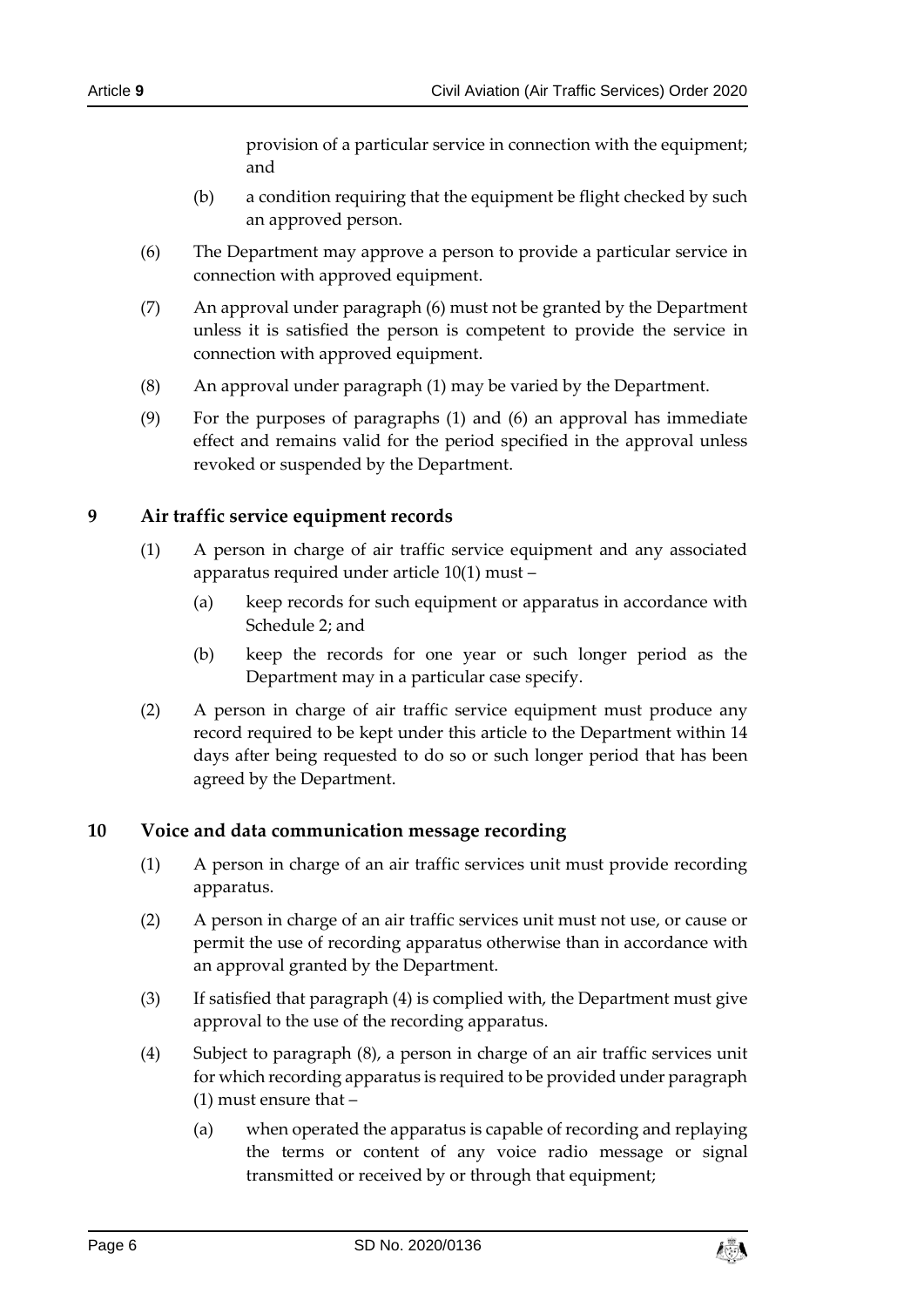- (b) the apparatus is capable of recording and replaying the terms or content of any voice radio message or signal that is transmitted to an aircraft either alone or in common with other aircraft or received from an aircraft by the air traffic services unit;
- (c) the apparatus is in operation at all times when the equipment is being used in connection with the provision of a service intended to facilitate the navigation of aircraft; and
- (d) each record made by the apparatus complies with Part 1 of Schedule 3.
- (5) An approval under paragraph (3) may be granted subject to such conditions as the Department may require, having regard to the matters described in Part 2 of Schedule 3.
- (6) An approval may be varied by the Department.
- (7) An approval has immediate effect and remains valid for the period specified in the approval unless revoked or suspended by the Department.
- (8) If any apparatus provided in compliance with paragraph (1) ceases to be capable of recording the matters required by this article to be included in the records, a person required to provide that apparatus must ensure that, so far as practicable, during the period in which it ceases to be capable of recording those matters –
	- (a) a record is kept that complies with Part 1 of Schedule 3; and
	- (b) a summary of voice communications exchanged between the air traffic services unit and an aircraft is recorded.
- (9) If apparatus provided in compliance with paragraph (1) becomes unserviceable, a person in charge of an air traffic services unit must ensure that the apparatus is replaced or is rendered serviceable again as soon as reasonably practicable.
- (10) A person in charge of an air traffic services unit must keep a record made in compliance with paragraph (4) or (8) for 30 days from the date on which the terms or content of the message or signal were recorded or for such longer period as the Department may in a particular case specify.
- (11) A person in charge of an air traffic services unit must produce any record required to be kept under this article to the Department within 14 days after being requested to do so or such longer period that has been agreed by the Department.

# <span id="page-6-0"></span>**11 Use of radio call signs by air traffic services units**

A person in charge of an air traffic services unit must not cause or permit call signs to be used for a purpose other than a purpose for which that call sign has been notified.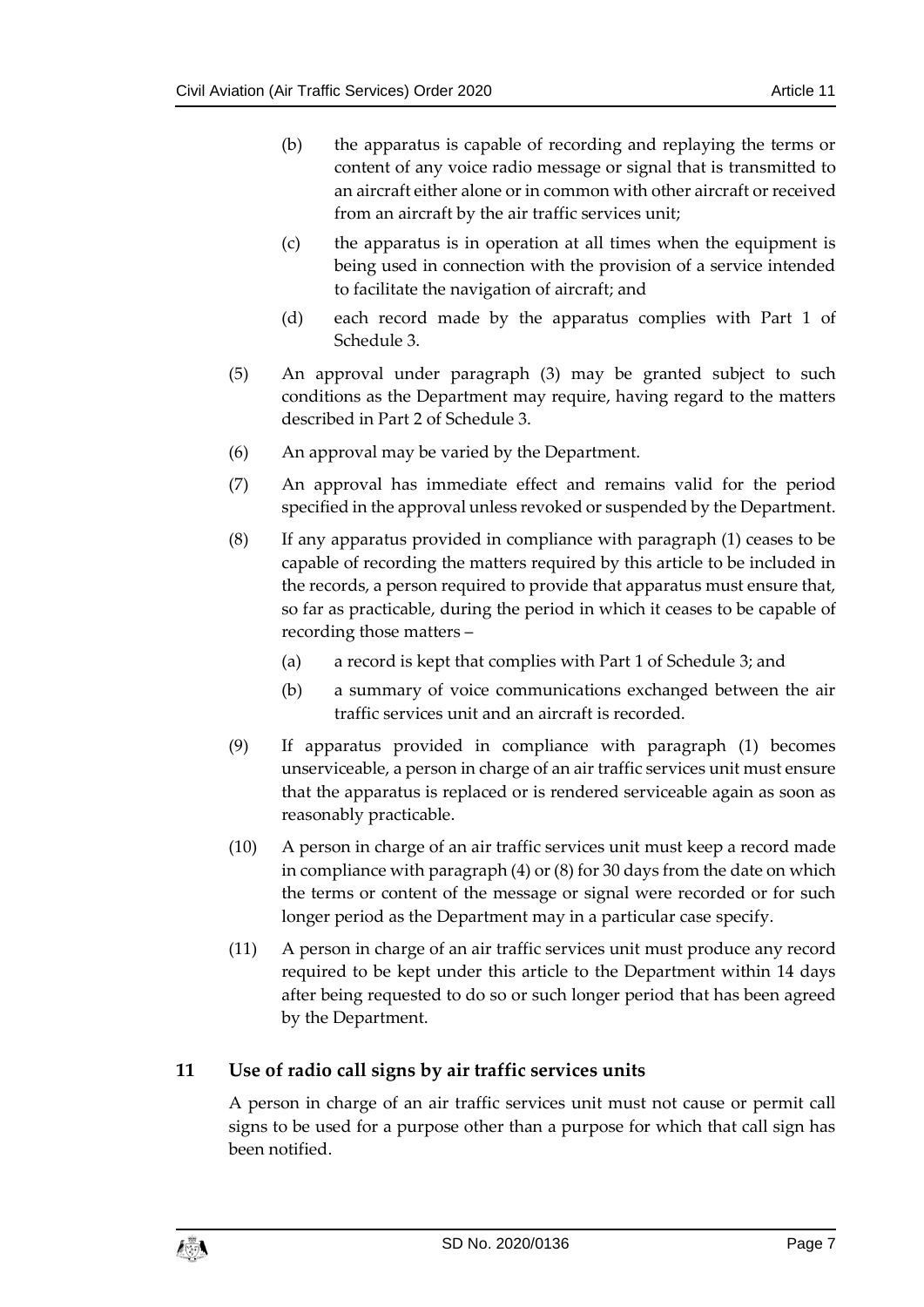# **PART 3**

# <span id="page-7-1"></span><span id="page-7-0"></span>ADDITIONAL REQUIREMENTS FOR AIR TRAFFIC CONTROL SERVICE

# <span id="page-7-2"></span>**12 Requirement for an air traffic control approval**

- (1) A person in charge of the provision of an air traffic control service must not provide such a service or cause such a service to be provided otherwise than in accordance with an approval granted by the Department for the provision of that service.
- (2) An approval under paragraph (1) must not be granted by the Department unless it is satisfied that the person to whom it is given is competent to provide a service that is safe for use by aircraft, having regard to the applicant's organisation, staffing, equipment, maintenance, safety management system and other arrangements.
- (3) An approval may include such conditions as the Department may specify to ensure that the service is safe, as described in paragraph (2), and may be varied by the Department.
- (4) An approval has immediate effect and remains valid for the period specified in the approval unless revoked or suspended by the Department.

# <span id="page-7-3"></span>**13 Manual of air traffic services**

A person must not provide an air traffic control service at a place unless –

- (a) the service is provided in accordance with the standards and procedures specified in a manual of air traffic services for that place;
- (b) the manual is produced to the Department within 14 days after being requested to do so or such longer period that has been agreed by the Department; and
- (c) the person in charge of the provision of the air traffic control service makes such amendments or additions to the manual as the Department may from time to time require.

# <span id="page-7-4"></span>**14 Duty of person in charge to be satisfied as to competence of controllers**

The holder of an approval ("approval holder") granted under article 12 must not permit any person to act as a student air traffic controller or an air traffic controller in the provision of the service under the approval unless –

- (a) that person holds an appropriate licence in accordance with article 15; and
- (b) the approval holder is satisfied that the person is competent to perform the duties of a student air traffic controller or an air traffic controller.

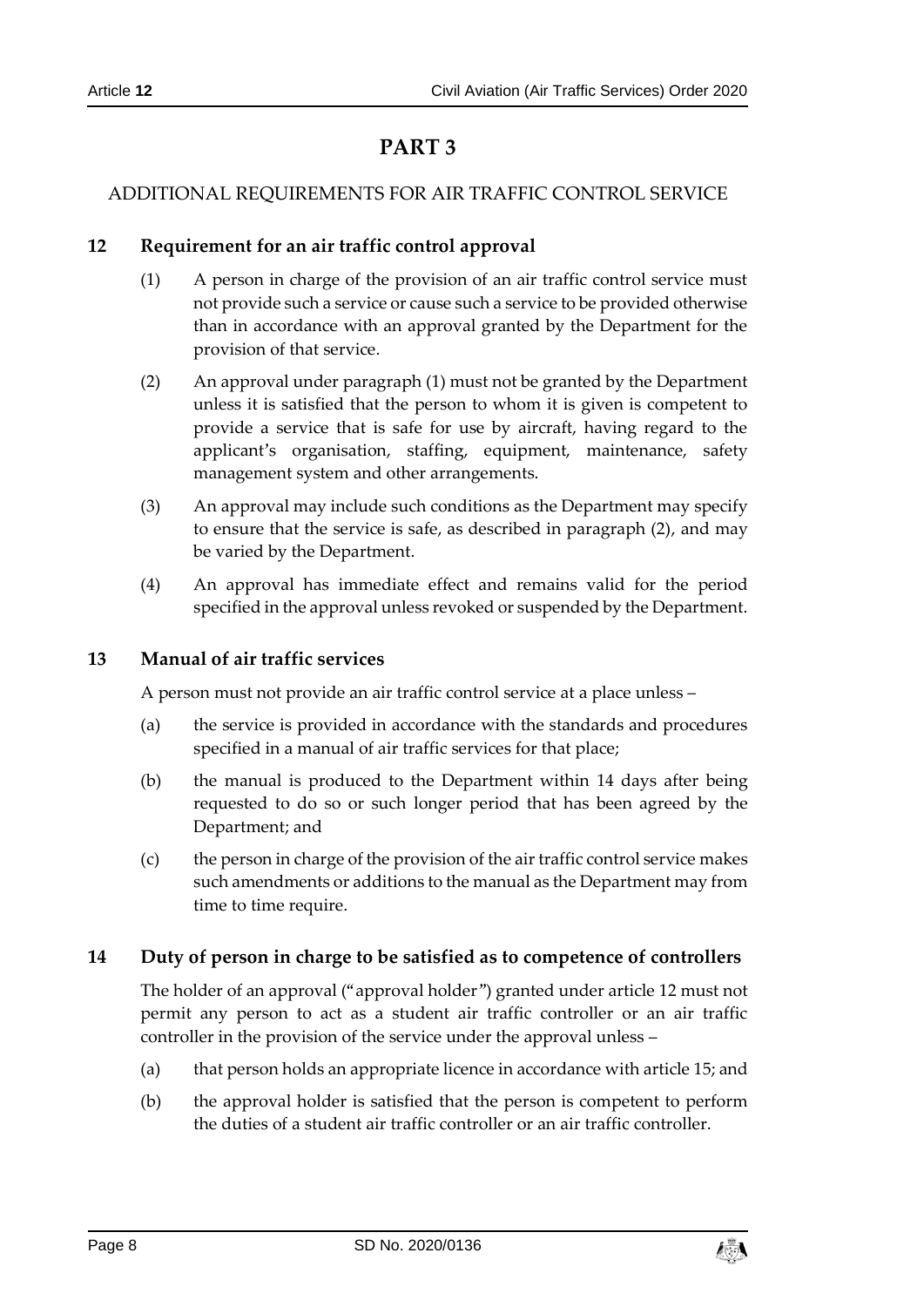# <span id="page-8-0"></span>**15 Prohibition of unlicensed student air traffic controllers and air traffic controllers**

- (1) A person must not provide air traffic control services unless the person is authorised to do so in accordance with a student air traffic controller licence or an air traffic controller licence issued by the UK CAA.
- (2) A person must not hold himself or herself out, whether by use of a radio call sign or in any other way, as a person who may provide air traffic control services unless the person is authorised to do so in accordance with a student air traffic controller licence or an air traffic controller licence specified in paragraph (1).

# <span id="page-8-1"></span>**16 Fatigue of air traffic controllers**

A person must not exercise the privileges of –

- (a) a student air traffic controller licence, specified in Part 1 of Schedule 4; or
- (b) an air traffic controller's licence, specified in Part 2 of Schedule 4,

if the person knows or suspects that he or she is suffering from or, having regard to the circumstances of the period of duty to be undertaken, is likely to suffer from, such fatigue as may endanger the safety of any aircraft to which an air traffic control service may be provided.

# <span id="page-8-2"></span>**17 Acting under the influence of psychoactive substances or medicines**

<span id="page-8-3"></span>A person must not exercise the privileges of a student air traffic controller licence or an air traffic controller licence specified in Schedule 4 whilst under the influence of any psychoactive substance or medicines which might render the person unable to exercise the privileges of his or her licence safely and properly.

# **PART 4**

# <span id="page-8-4"></span>ADDITIONAL REQUIREMENTS FOR AERODROME FLIGHT INFORMATION SERVICE

# <span id="page-8-5"></span>**18 Requirement for an aerodrome flight information service approval**

- (1) A person in charge of the provision of an aerodrome flight information service must not provide such a service or cause such a service to be provided otherwise than in accordance with an approval granted by the Department for the provision of that service.
- (2) An approval under paragraph (1) must not be granted by the Department unless it is satisfied that the person to whom it is given is competent to provide a service that is safe for use by aircraft, having regard to the applicant's organisation, staffing, equipment, maintenance, safety management system and other arrangements.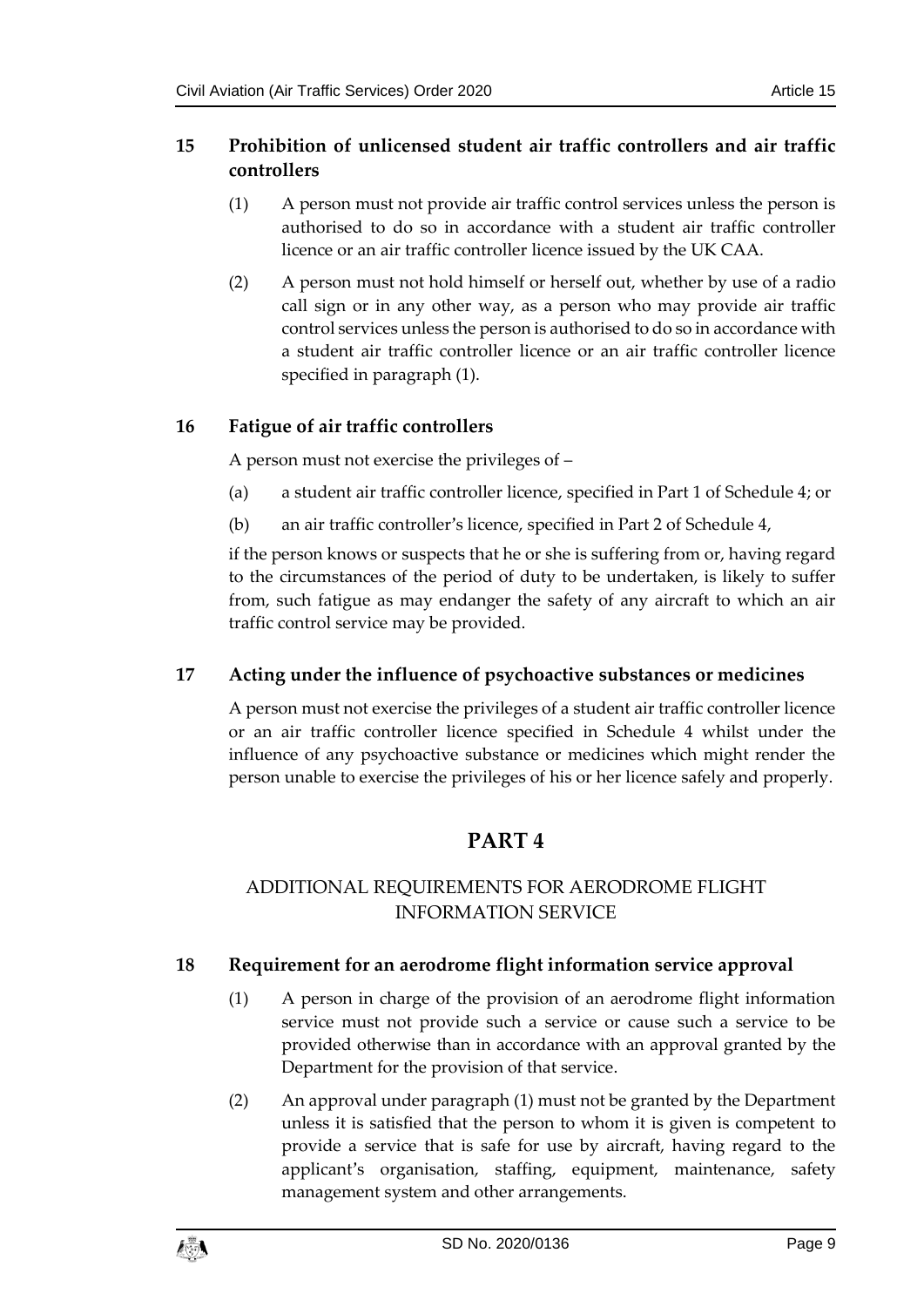- (3) An approval may include such conditions as the Department may specify to ensure that the service is safe, as described in paragraph (2), and may be varied by the Department.
- (4) An approval has immediate effect and remains valid for the period specified in the approval unless revoked or suspended by the Department.

# <span id="page-9-0"></span>**19 Manual of aerodrome flight information service**

A person must not provide an aerodrome flight information service unless -

- (a) the service is provided in accordance with the standards and procedures specified in a manual of aerodrome flight information service for that aerodrome;
- (b) the manual is produced to the Department within 14 days after being requested to do so or such longer period that has been agreed by the Department; and
- (c) the person in charge of the provision of the aerodrome flight information service makes such amendments or additions to the manual as the Department may from time to time require.

# <span id="page-9-1"></span>**20 Prohibition of unlicensed flight information service officers**

- (1) A person must not provide an aerodrome flight information service unless the person holds, and complies with the terms of, a flight information service officer licence issued by the UK CAA authorising the holder to act as such an officer at that aerodrome.
- <span id="page-9-2"></span>(2) A person must not hold himself or herself out, whether by use of a radio call sign or in any other way, as a person who may provide an aerodrome flight information service unless the person is authorised to do so in accordance with a flight information service officer licence specified in paragraph (1).

# **PART 5**

# EXEMPTIONS AND PENALTIES

# <span id="page-9-4"></span><span id="page-9-3"></span>**21 Exemptions**

- (1) The Department may exempt a person or a class of person from the provisions in Part 2, Part 3 (excluding article 16 and article 17) and Part 4 subject to such conditions as it considers appropriate.
- (2) An exemption must only be granted by the Department if the exemption and any associated control measures imposed ensure that an equivalent level of safety or an alternative means of compliance, or both, is achieved.

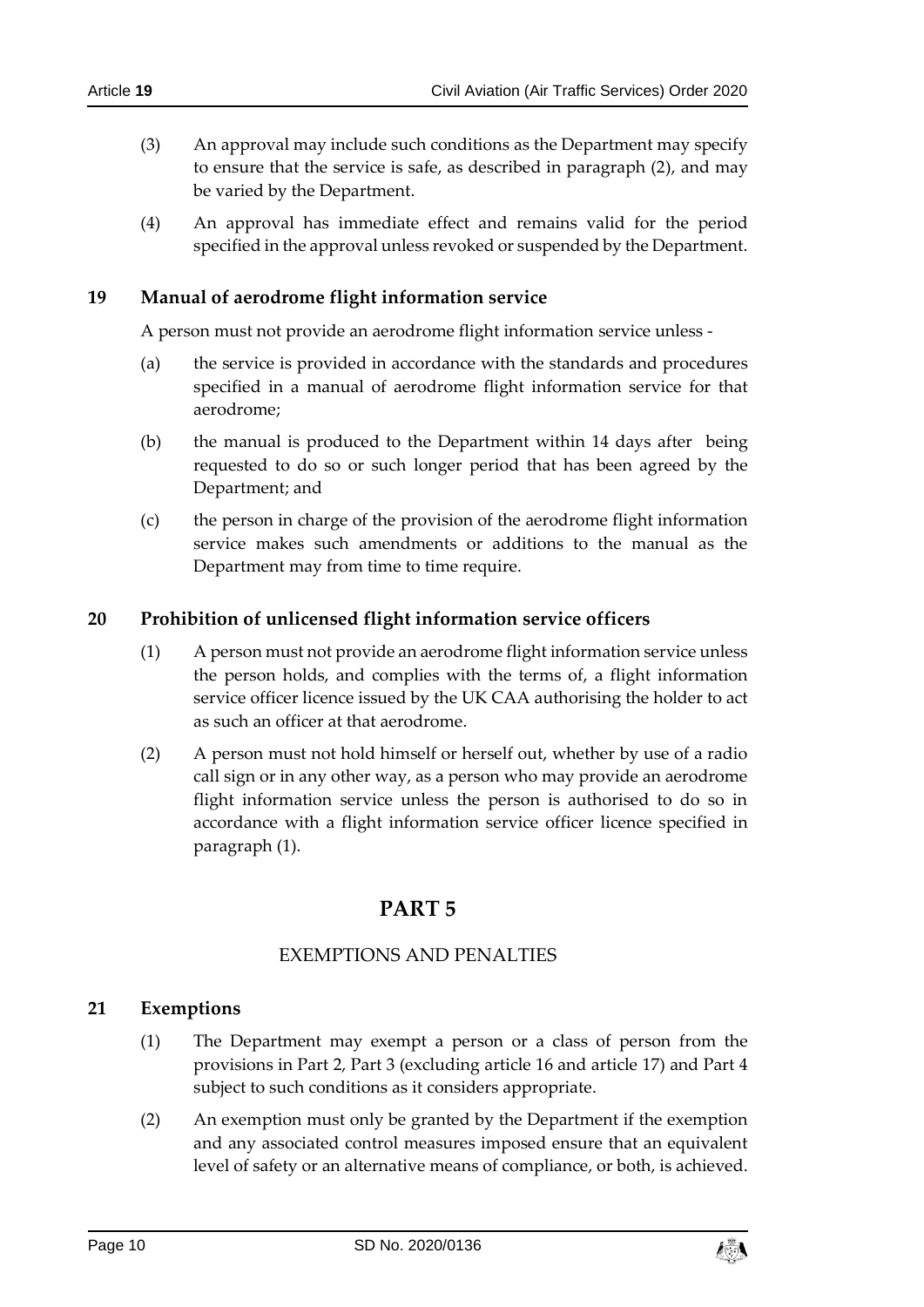- (3) The Department may request documented safety risk assessments or aeronautical studies in support of an exemption.
- (4) An exemption may include such limitations, conditions or mitigation measures as the Department may specify.
- (5) An exemption remains valid for the period specified in the exemption unless revoked or suspended by the Department.

# <span id="page-10-0"></span>**22 Offences and Penalties**

- (1) Subject to paragraphs (2) and (3), a person who contravenes any provision of this Order commits an offence and is liable -
	- (a) on summary conviction, to a fine not exceeding level 5 on the standard scale; or
	- (b) on conviction on information, to a fine or to a term of custody not exceeding five years, or to both.
- (2) A person is not to be taken to have contravened a provision specified in paragraph (1) if the person proves that -
	- (a) the contravention occurred without the person's consent or connivance; and
	- (b) the person exercised all due diligence to prevent the contravention.
- (3) If it is proved that an act or omission of a person that would otherwise have been a contravention by the person of a provision specified in paragraph (1) was due to any cause not avoidable by the exercise of reasonable care by the person, the act or omission is to be taken not to be a contravention by the person of the provision.

#### **MADE 3 RD JUNE 2020**

# **LAURENCE SKELLY** *Minister for Enterprise*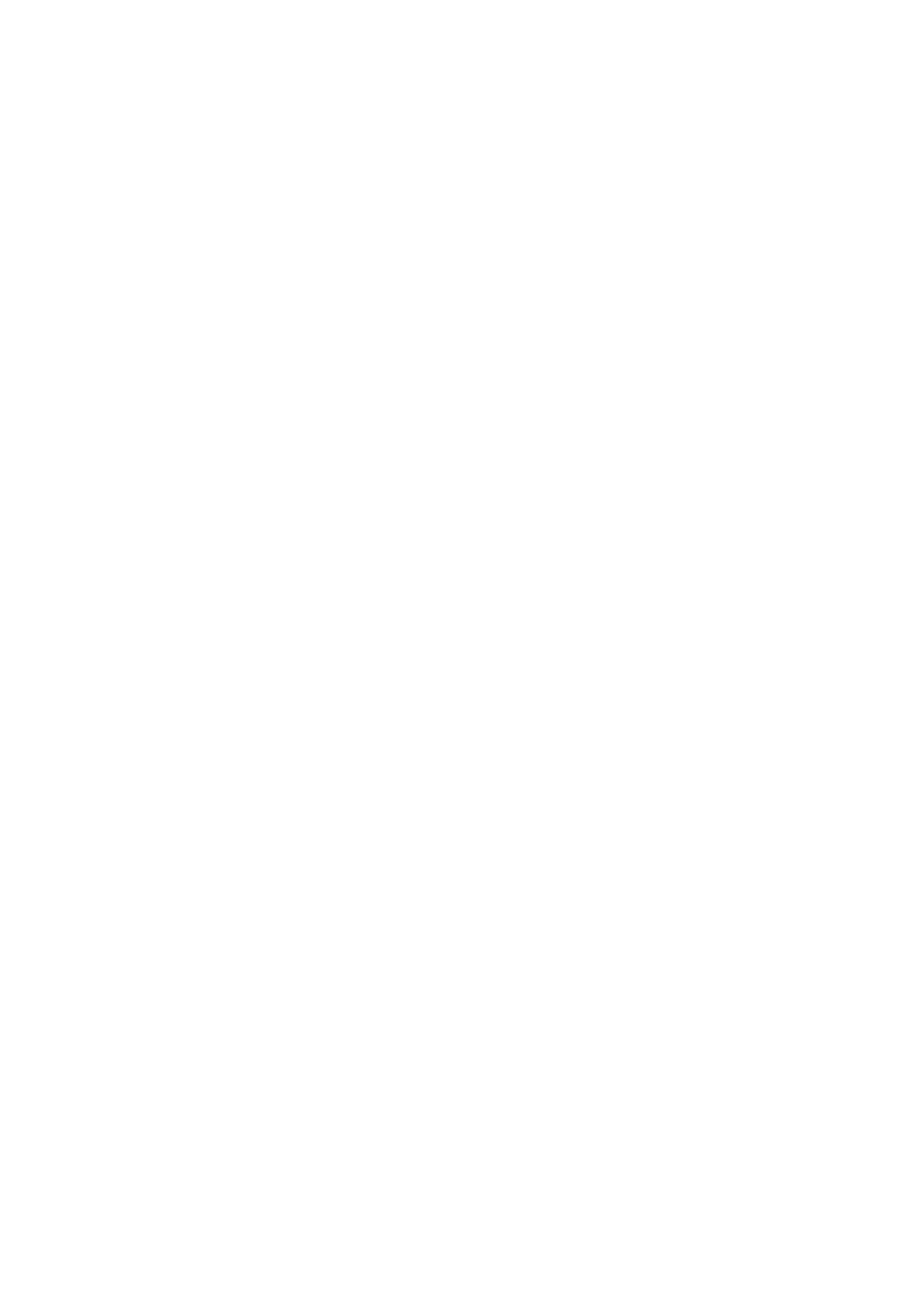#### <span id="page-12-1"></span><span id="page-12-0"></span>**FRAMEWORK FOR A SAFETY MANAGEMENT SYSTEM**

# [ARTICLE 5]

#### **PART 1**

#### **Safety policy and objectives**

#### **1 Management commitment**

- (1) A safety management system must have a safety policy which
	- (a) reflects the organisational commitment to safety, including the promotion of a positive safety culture;
	- (b) includes a clear statement about the provision of the necessary resources for the implementation of the safety policy;
	- (c) includes safety reporting procedures;
	- (d) clearly indicates which types of behaviours are unacceptable with regard to the air traffic services unit's aviation activities and includes the circumstances under which disciplinary action would not apply;
	- (e) is signed by the accountable executive of the organisation;
	- (f) is communicated, with visible endorsement, throughout the organisation; and
	- (g) is periodically reviewed to ensure it remains relevant and appropriate to the person in charge of the air traffic services unit.
- (2) A safety management system must have defined safety objectives which
	- (a) form the basis for safety performance monitoring and measurement;
	- (b) reflect the organisation's commitment to maintain or continuously improve the overall effectiveness of the safety management system;
	- (c) are communicated throughout the organisation; and
	- (d) are periodically reviewed to ensure they remain relevant and appropriate to the service provider.

#### **2 Safety accountability and responsibilities**

A safety management system must have defined safety accountabilities and responsibilities which –

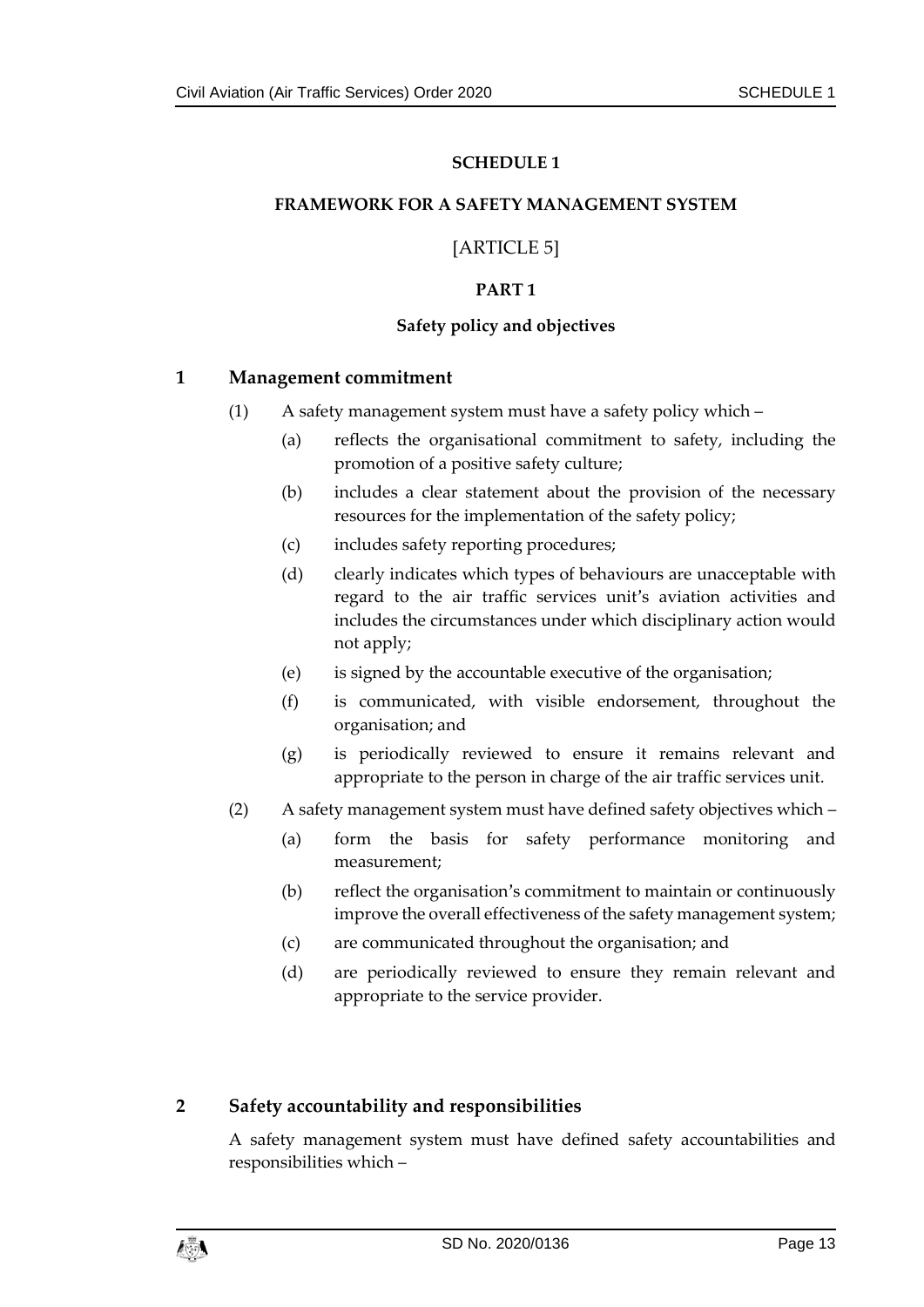- (a) identify the accountable executive who, irrespective of other functions, is accountable on behalf of the organisation for the implementation and maintenance of an effective safety management system;
- (b) clearly define the lines of safety accountability throughout the organisation, including a direct accountability for safety on the part of senior management;
- (c) identify the responsibilities of all members of management, irrespective of other functions, as well as of employees, with respect to the safety performance of the organisation;
- (d) document and communicate safety accountability, responsibilities and authorities throughout the organisation; and
- (e) define the levels of management with authority to make decisions regarding safety risk tolerability.

#### **3 Appointment of key safety personnel**

A safety management system must include the nomination of a safety manager who is responsible for the implementation and maintenance of the safety management system.

#### **4 Coordination of emergency response planning**

A safety management system must have an emergency response plan for accidents, incidents and aviation emergencies.

#### **5 Safety Management System Documentation**

- (1) A safety management system must have a manual that describes the
	- (a) safety policy and objectives;
	- (b) safety management system requirements;
	- (c) safety management system processes and procedures; and
	- (d) accountability, responsibilities and authorities for safety management system processes and procedures.
- (2) Operational records must be kept as part of the documentation of the delivery of the safety management system.

#### **PART 2**

#### **Safety risk management**

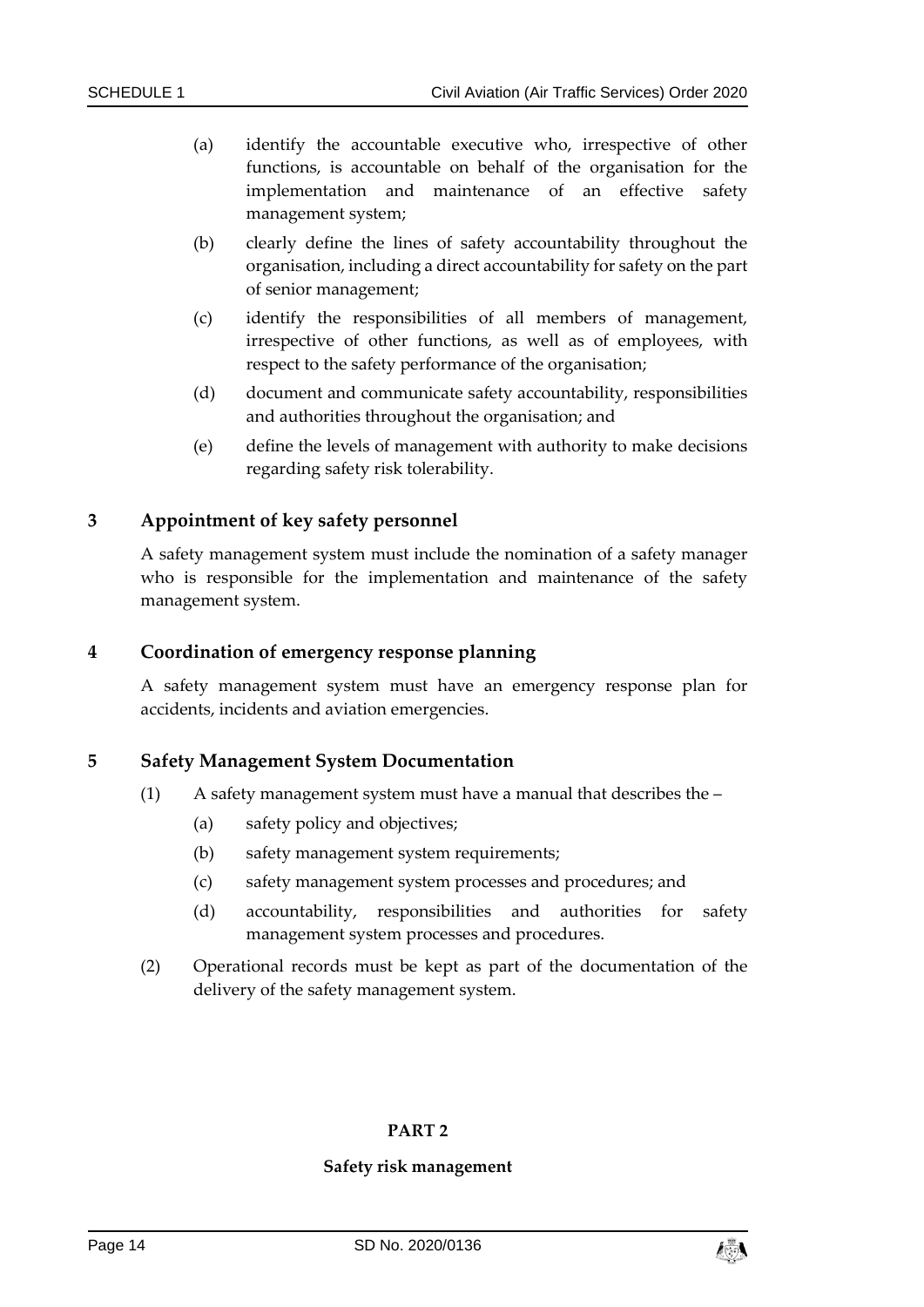# **6 Hazard identification**

- (1) A safety management system must have a process to identify hazards associated with the operation of aircraft.
- (2) Hazard identification must be based on a combination of reactive and proactive methods.

# **7 Safety risk assessment and mitigation**

A safety management system must have a process that ensures analysis, assessment and control of the safety risks associated with identified hazards.

#### **PART 3**

#### **Safety assurance**

#### **8 Safety performance monitoring and measurement**

- (1) A safety management system must have the means to verify safety performance and to validate the effectiveness of safety risk controls.
- (2) The safety performance must be verified in reference to the safety performance indicators and safety performance targets of the safety management system in support of the organisation's safety objectives.

# **9 The management of change**

A safety management system must have a process to identify changes which may affect the level of safety risk associated with aviation operations and to identify and manage the safety risks that may arise from those changes.

# **10 Continuous improvement of the safety management system**

A safety management system must have a system for monitoring and assessing the safety management system processes to maintain or continuously improve its overall effectiveness.

#### **PART 4**

#### **Safety promotion**

# **11 Training and education**

A safety management system must have a safety training programme that ensures that personnel are trained and competent to perform their safety management system duties.

# **12 Safety communication**

A safety management system must have a formal means for safety communication that –

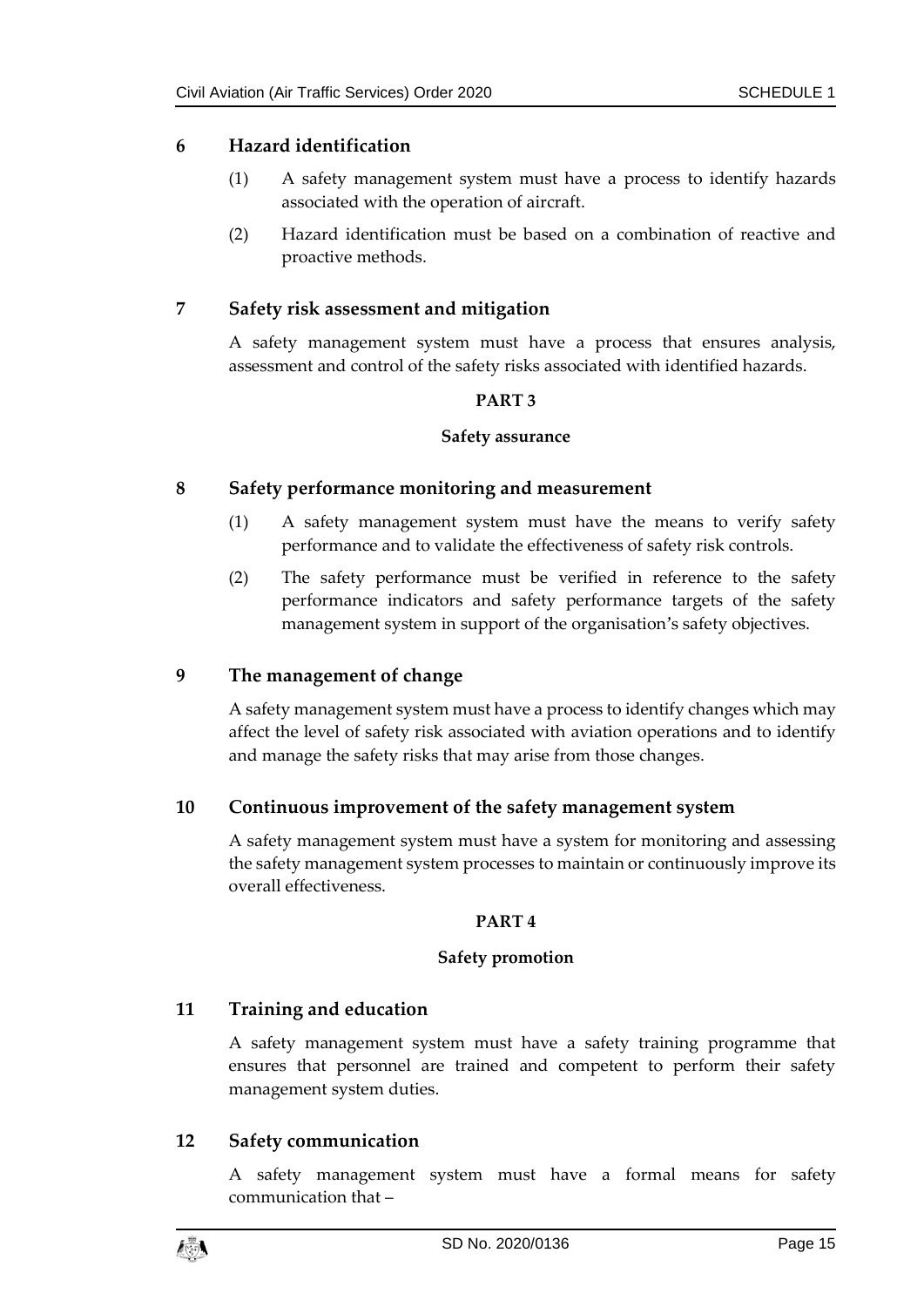- (a) ensures personnel are aware of the safety management system to a degree commensurate with their positions;
- (b) conveys safety-critical information;
- (c) explains why particular actions are taken to improve safety; and
- (d) explains why safety procedures are introduced or changed.

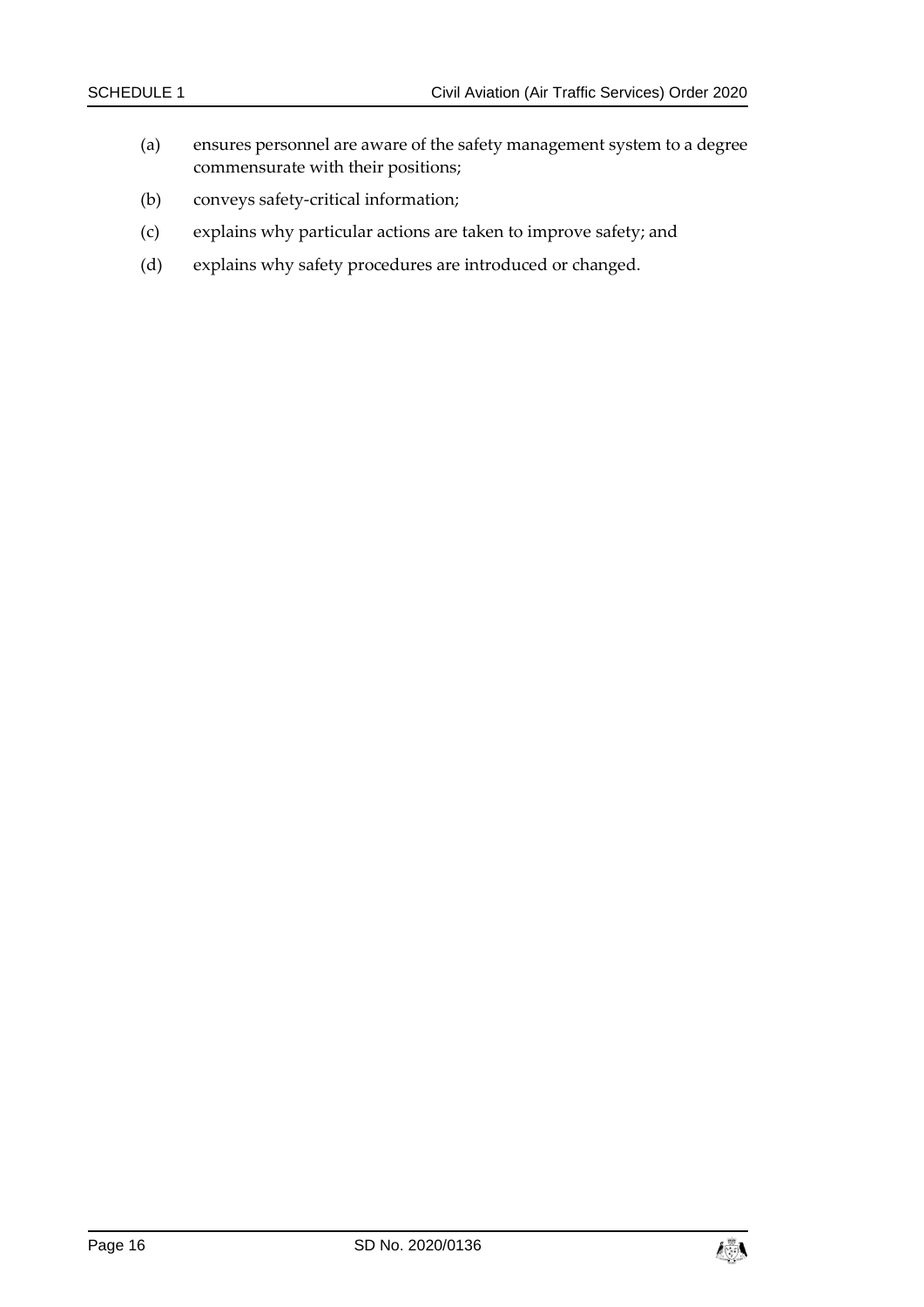#### <span id="page-16-1"></span><span id="page-16-0"></span>**AIR TRAFFIC SERVICE: EQUIPMENT RECORDS TO BE KEPT**

### [ARTICLE 9]

#### **Air traffic service equipment records to be kept**

- (1) A record of any functional tests, flight checks and detailed information about any maintenance, repair, overhaul, replacement or modification.
- (2) Subject to paragraph 3, the record
	- (a) must be kept in a legible form or be capable of being reproduced in a legible form; and
	- (b) must be produced by the person required to keep the record if requested by the Department.
- (3) In any particular case the Department may specify the form in which the record must be kept.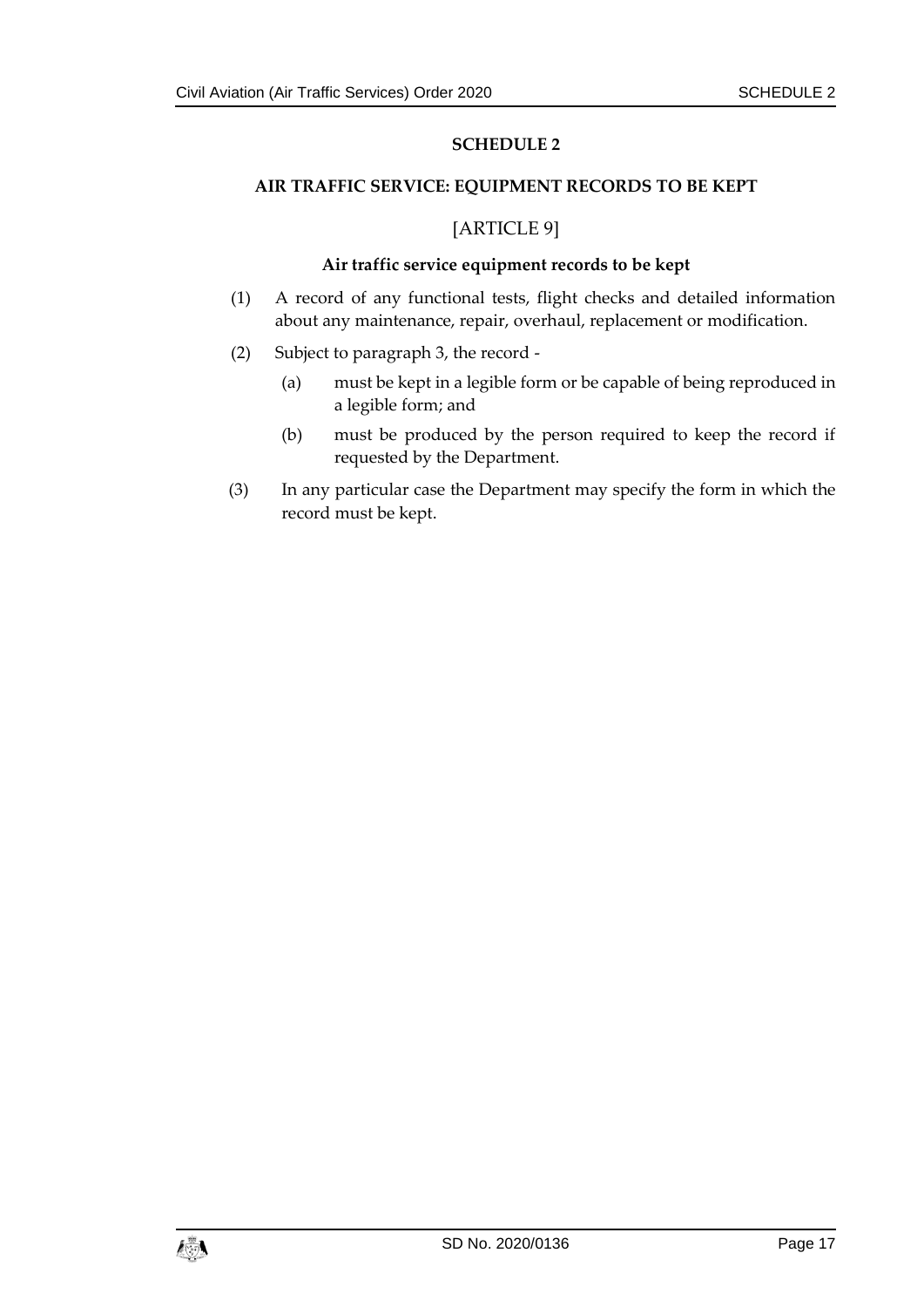# <span id="page-17-1"></span><span id="page-17-0"></span>**AIR TRAFFIC SERVICE: VOICE AND DATA COMMUNICATION RECORDS AND MATTERS TO WHICH THE DEPARTMENT MAY HAVE REGARD**

# [ARTICLE 10]

#### **PART 1**

#### **Records required in accordance with article 10(4)(d) and (8)(a)**

Each record made by the apparatus must be adequately identified and in particular must include –

- (a) the identification of the air traffic services unit;
- (b) the date or dates on which the record was made;
- (c) a means of determining the time at which each message or signal was transmitted or received;
- (d) the identity of the aircraft to or from which and the radio frequency on which the message or signal was transmitted or received; and
- (e) the time at which the record started and finished.

#### **PART 2**

#### **Matters to which the Department may have regard in granting an approval of apparatus in accordance with article 10(5)**

- 1. The purpose for which the apparatus is to be used.
- 2. The manner in which the apparatus has been specified and produced in relation to the purpose for which it is to be used.
- 3. The adequacy, in relation to the purpose for which the apparatus is to be used, of the operating parameters of the apparatus (if any).
- 4. The manner in which the apparatus has been or will be operated, installed, modified, maintained, repaired and overhauled.
- 5. The manner in which the apparatus has been or will be inspected.

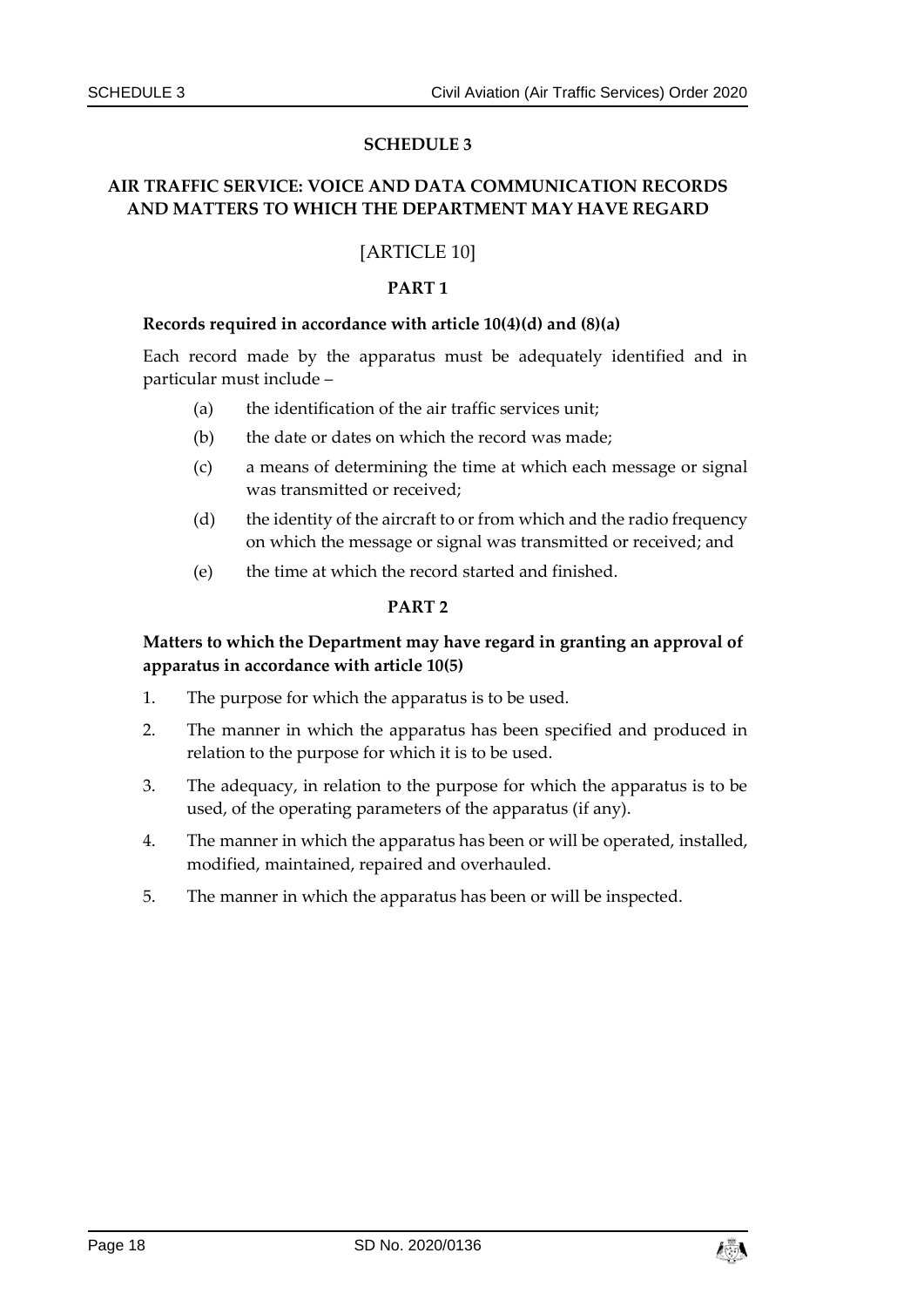#### **AIR TRAFFIC CONTROLLER LICENCES**

#### [ARTICLES 16 AND 17]

#### **PART 1**

#### <span id="page-18-1"></span><span id="page-18-0"></span>**1 Student Air Traffic Controller Licence**

The privileges of a student air traffic controller licence are to act as an air traffic controller under the supervision of another person who is present at the time and who -

- (a) is the holder of an air traffic controller licence entitling the holder to provide unsupervised the type of air traffic control service which is being provided by the student air traffic controller; and
- (b) is an on-the-job training instructor.

#### **PART 2**

#### **2 Air Traffic Controller Licence**

The privileges of an air traffic controller licence are to –

- (a) act as an air traffic controller for any sector or operational position for which a valid rating, rating, endorsement and current unit endorsement are included in the licence; and
- (b) exercise the privileges of a student air traffic controller licence.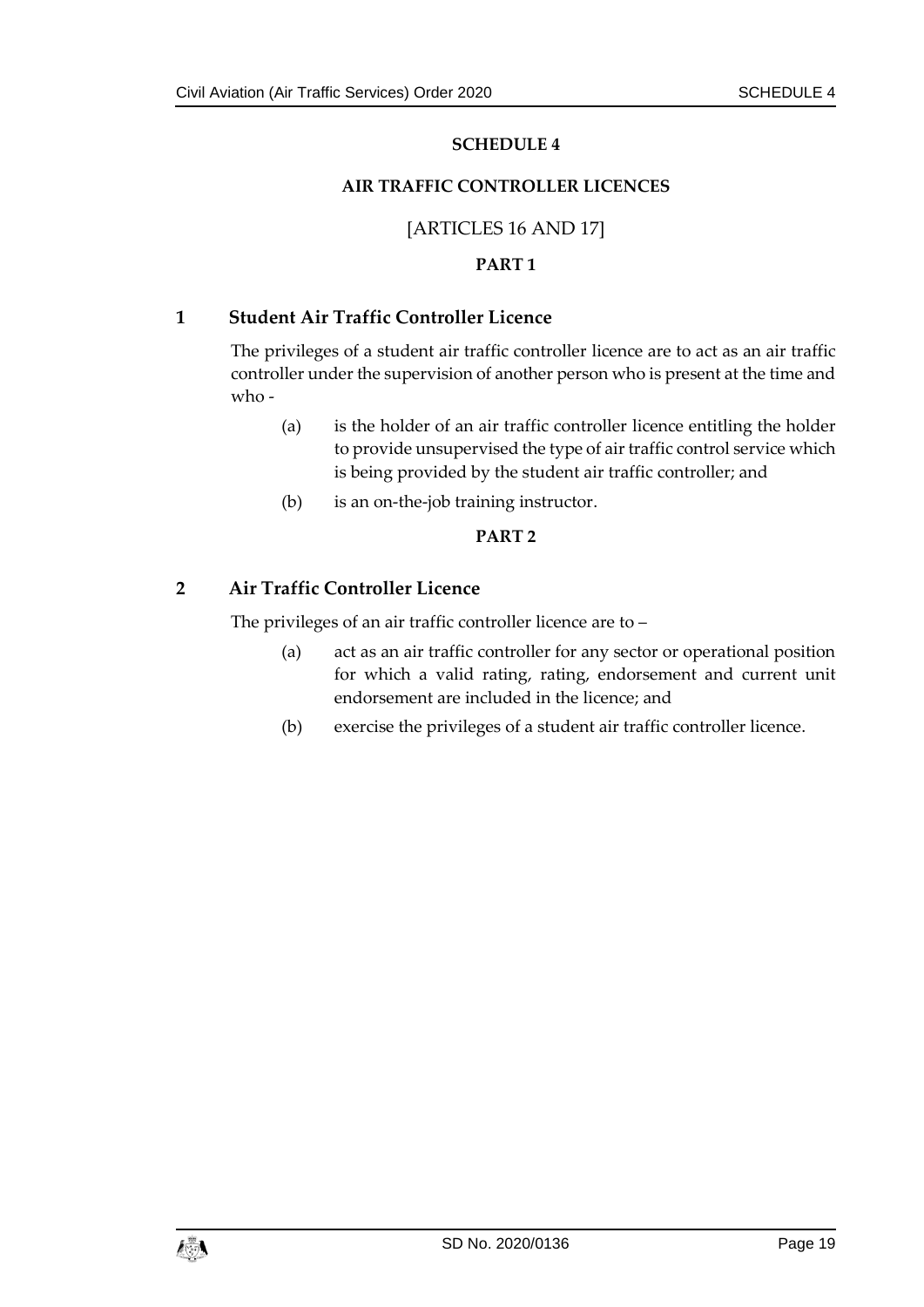# *EXPLANATORY NOTE*

### *(This note is not part of the Order)*

This Order sets the requirements for the provision of air traffic services to aircraft in the Isle of Man.

*Article 3* provides that a word or expression used in this Order, unless otherwise defined in this Order, has the same meaning as in the Civil Aviation (Miscellaneous Provisions) Order 2020. That Order defines the Department as the Department for Enterprise.

*Article 5* establishes the need for the establishment and content of safety management systems.

*Article 6* requires that an aerodrome with instrument approach procedures must also establish an approach control service.

*Article 7* sets out the requirements for instrument flight procedures to be approved.

*Article 8* requires that the establishment and use of air traffic service equipment must be approved.

*Article 9* specifies the type and nature of air traffic service equipment records.

*Article 10* provides that an air traffic services unit must establish voice message or signal transmission recording and provides for approval of the recording apparatus.

*Article 11* specifies the use of radio call signs.

*Article 12* sets out the requirements for air traffic control approvals.

*Article 13* requires a provider of an air traffic control service to establish and amend a manual of air traffic services and for its provision to the Department.

*Article 14* establishes the need for the holder of an air traffic control approval to be satisfied as to the competence of student air traffic controllers and air traffic controllers.

*Article 15* prohibits unlicensed persons from providing an air traffic control service.

*Article 16* specifies that a student air traffic controller or an air traffic controller must not exercise the privileges of their licence whilst fatigued.

*Article 17* governs the use of psychoactive substances or medicines by student air traffic controllers or air traffic controllers.

*Article 18* sets the requirement for flight information service approvals.

*Article 19* requires a provider of a flight information service to establish and amend a flight information service manual and for its provision to the Department.